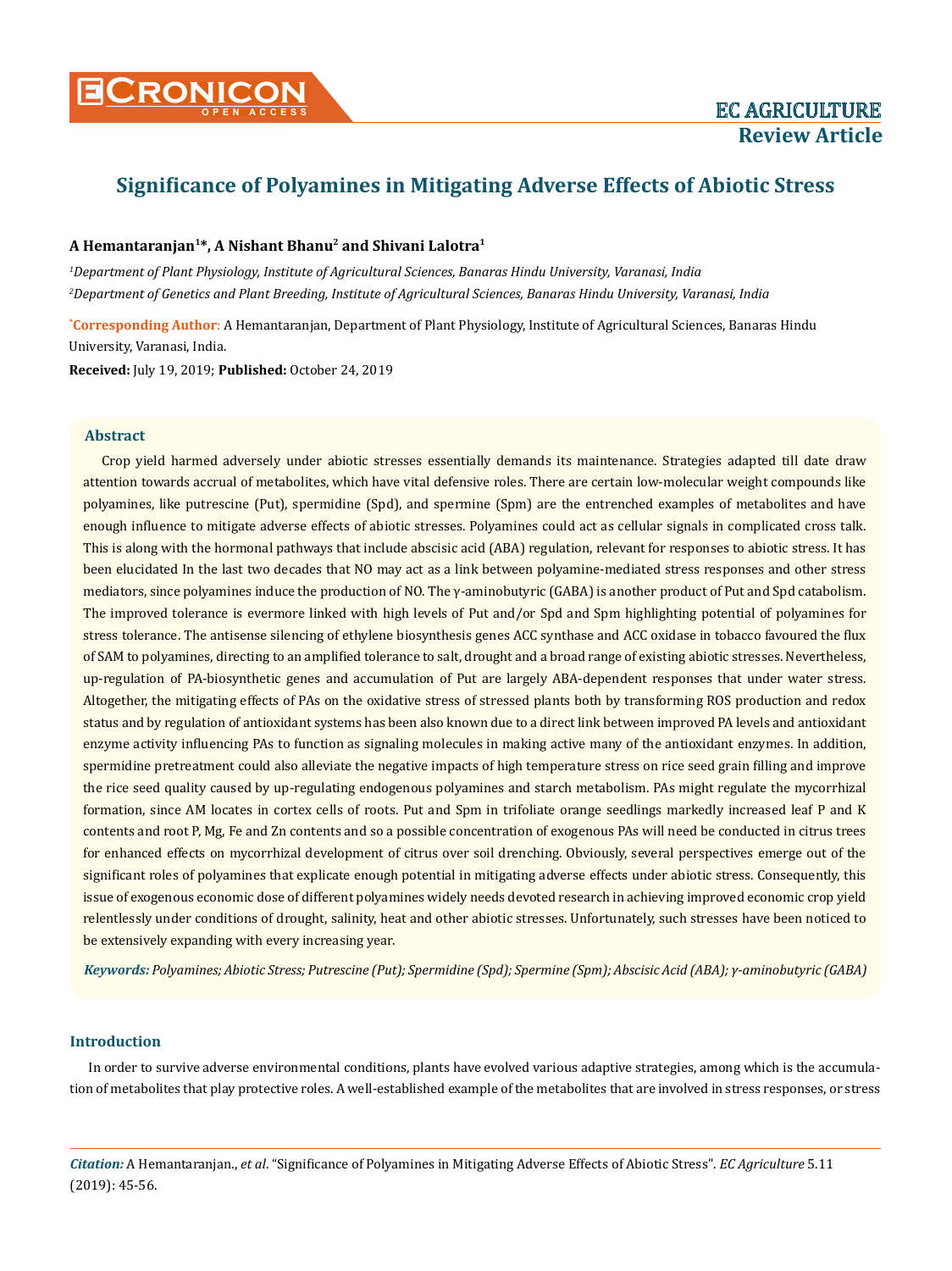tolerance, is the low-molecular-weight aliphatic polyamines, including putrescine, spermidine and spermine. Significance of naturally occurring intracellular polyamines (PAs) in relation to the mechanism and adaptation to combat abiotic stress has been well established in plants because of their polycationic nature at physiological pH. Since polyamines are protonated at normal cellular pH, their biological function was initially associated with the capability of binding different anionic macromolecules, viz., DNA, RNA, chromatin and proteins, thus confining them as substances with a structural role, which was later confirmed that polyamines act as regulatory molecules in many fundamental cellular processes [26].

Exposure of plants to the stressful conditions can lead to a substantial difference in potential and actual crop yields, the size of which largely depends on the severity and duration of the environmental stresses in question. Abiotic stresses, such as drought, flooding, extreme temperatures, high salinity, chemical toxicity, nutrient deficiency and others, are regarded as the predominant causes of crop loss and may account for more than 50% reduction of the yield of the major annual and perennial crops worldwide [55]. Maintaining crop yield under adverse environmental conditions is probably the major challenge faced by modern agriculture, where PAs can play important role. Over the last two decades, genetic, transcriptomic, proteomic, metabolomic and phenomic approaches have unravelled a lot of significant functions of different PAs in the regulation of plant abiotic stress tolerance. Much attention has also been devoted in recent years to the involvement of PAs in mitigating different environmental stresses such as osmotic stress, drought, heat, chilling, high light intensity, heavy metals, mineral nutrient deficiency, pH variation and UV irradiation. Further, a progress in disentanglement the molecular functions of polyamines has also facilitated the generation of Arabidopsis transgenic plants resistant to various stresses. Breeding stress-resistant varieties by making use of naturally occurring compounds is a basic prerequisite of sustainable agriculture.

The understanding of how plants adapt to and survive, the abiotic stresses are important for the efficient exploitation of genetic resources with desirable stress tolerance and for developing new approaches to enhance stress tolerance. The present review tries to gather the information on work done so far on effects of different polyamines on abiotic stresses by elucidating first the regulatory functions of polyamine molecules, followed by polyamines and ABA in drought, salt and cold stresses focusing towards polyamines function in stress tolerance besides revealing vital roles of spermidine in enhancing heat tolerance and enumerating citrus mycorrhizal responses to polyamines.

#### **Regulatory functions of polyamines molecules**

The physiological significance of increased polyamine levels in abiotic stress responses is indistinct as yet [18,26]. Complete sequencing of the Arabidopsis genome has facilitated the use of global 'omic' approaches in the identification of target genes in polyamine biosynthesis and signalling pathways. Studies indicate that polyamines may act as cellular signals in intricate cross talk with hormonal pathways, including abscisic acid (ABA) regulation of abiotic stress responses. Molecular functions of polyamines has also facilitated the generation of Arabidopsis transgenic plants resistant to various stresses. Consequently, the use of Arabidopsis has opened new perspectives in functional dissection of the polyamine metabolic pathway and its role in the control of abiotic stress responses [18,44]. Further exploitation of natural variability can open new alternatives for both fundamental and applied plant polyamine research. Certain intricacies have been discussed under the following heads:

## **Polyamine conjugation**

Two novel acyltransferase genes regulating the accumulation of disinapoyl-Spd and sinapoyl-(glucose)-Spd have been functionally characterized in Arabidopsis seeds [28]. However, genes encoding *N*-hydroxycinnamoyl transferases, which acylate other polyamines, remain to be identified in Arabidopsis. Polyamines are catabolized through the activity of one or more diamine oxidases (DAO, EC 1.4.3.6) and polyamine oxidases (PAO; EC 1.5.3.3). The DAOs occur at high levels in dicots, but genes encoding these enzymes have been identified so far only in few species [12]. The second group of plant PAOs resemble the mammalian Spm oxidase (SMO, EC 1.5.3.3) that catalyses the back-conversion of Spm to Spd with concomitant production of 3-aminopropanal and  $H_2O_2$  [32]. The Arabidopsis genome contains five genes encoding putative PAOs [2]. PAO1 and PAO4 catalyse the same reaction as SMO [23,48]. The third class of plant PAO-domain proteins LSD1 acts as a histone demethylase, representing an important regulator of chromatin structure and gene expression [20]. Arabidopsis has four *LSD1*-related genes [22,24].

*Citation:* A Hemantaranjan., *et al*. "Significance of Polyamines in Mitigating Adverse Effects of Abiotic Stress". *EC Agriculture* 5.11 (2019): 45-56.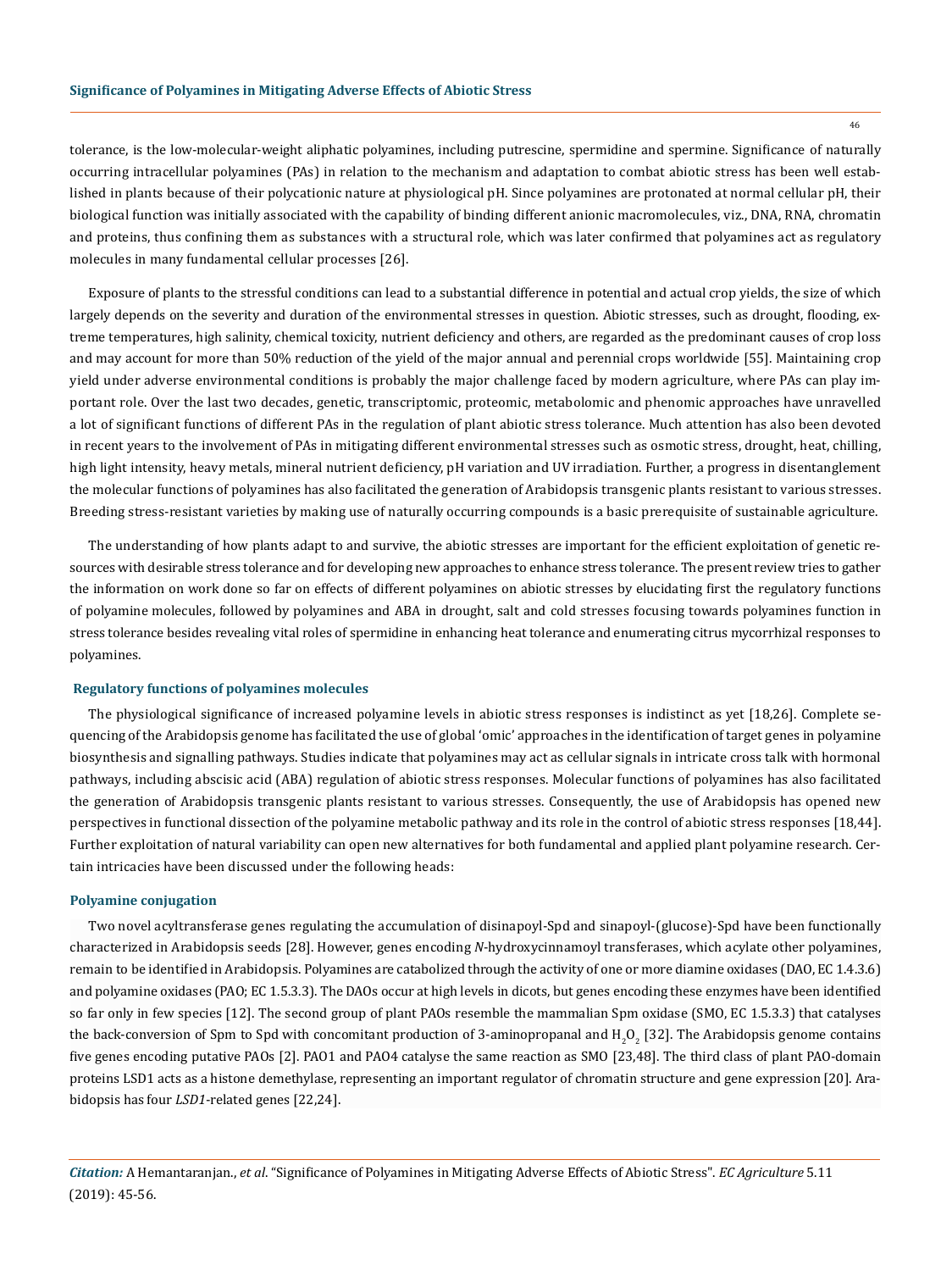#### **Interactions of polyamines with other metabolic routes**

Polyamine and ethylene biosynthesis are connected through SAM that acts as a common precursor. Antagonistic effects between these compounds occur during leaf and flower senescence and fruit ripening [57]. Further, polyamines induce the production of NO that may act as a link between polyamine-mediated stress responses and other stress mediators [50].  $\rm{H_2O_2}$  generated by the action of DAOs and/or PAOs is involved in both biotic and abiotic stress signalling, as well as in ABA-induced stomatal closure [6]. The γ-aminobutyric (GABA) is another product of Put and Spd catabolism [12].

Under dehydration, the levels of GABA, agmatine (a precursor of Put) and some components of the TCA cycle increase [51] along with an increase in Put content [1] that obviously suggests a metabolic connection between these routes in response to stress. Moreover, with increased proline (Pro) levels in response to various abiotic stresses [51], polyamine catabolism is remarkably related to Pro accumulation in response to salt stress [8]. Overall, the polyamine metabolism is connected to several important hormonal and metabolic pathways involved in development, stress responses, nitrogen assimilation and respiratory metabolism.

#### **Polyamine effects on abiotic stress**

Researches in different plant species has shown that polyamine accumulation occurs in response to several adverse environmental conditions, including salinity, drought, chilling, heat, hypoxia, ozone, UV-B and UV-C, heavy metal toxicity, mechanical wounding and herbicide treatment [19]. Though this need to be evaluated whether elevated polyamine levels were a result of stress-induced injury or a protective response to abiotic stress. Enhanced tolerance always correlated with elevated levels of Put and/or Spd and Spm. Antisense silencing of ethylene biosynthesis genes ACC synthase and ACC oxidase in tobacco favour the flux of SAM to polyamines [57], which leads to an increased tolerance to salt, drought and a broad spectrum of other abiotic stresses [56]. Comparable results were obtained by homologous overexpression of polyamine biosynthetic genes in Arabidopsis tending overexpression of *SAMDC1* in Arabidopsis leads to elevated Spm levels and enhanced tolerance to various abiotic stress conditions. Interestingly, high Put levels induced by homologous overexpression of *ADC1* enhance freezing tolerance in Arabidopsis [4], similar to elevated levels of Put by overexpressing *ADC2* produces drought tolerance in Arabidopsis related to reduction of water loss by the induction of stomata closure [3].

#### **Polyamines and ABA in relation to drought, salt and cold stress**

The expression of certain genes is also induced by ABA treatment [52]. The expression of *ADC2*, *SPDS1* and *SPMS* was analysed in the ABA-deficient (*aba2*-*3*) and ABA-insensitive (*abi1*-*1*) mutants subjected to water stress, which display reduced transcriptional induction in the stressed *aba2*-*3* and *abi1*-*1* mutants compared to the wild type, indicating that ABA modulates polyamine metabolism at the transcription level by up-regulating the expression of *ADC2*, *SPDS1* and *SPMS* genes under water stress conditions [1]. In addition, Put accumulation in response to drought is also impaired in the *aba2*-*3* and *abi1*-*1* mutants compared to wild-type plants. All these observations sustain the conclusion that up-regulation of PA-biosynthetic genes and accumulation of Put under water stress are mainly ABA-dependent responses.

It is expected that polyamine responses to salt stress are also ABA-dependent, since both *ADC2* and *SPMS* are induced by ABA. In fact, stress-responsive, drought-responsive (DRE), low temperature-responsive (LTR) and ABA-responsive elements (ABRE and/or ABRErelated motifs) are present in the promoters of the polyamine biosynthetic genes [2]. This strengthens the view that in response to drought and salt treatments, the expression of some of the genes involved in polyamine biosynthesis are regulated by ABA. Free Put levels are increased on cold treatment and this correlates with the induction of *ADC* genes. Reduced expression of *NCED3* and several ABA-regulated genes was detected in the *adc1* mutants at low temperature. Complementation analyses of *adc1* mutants with ABA and mutual complementation of *aba2*-*3* mutant with Put supported the conclusion that diamine controls the levels of ABA in response to cold by modulating ABA biosynthesis at the transcriptional level [15,14]. Certainly, Put and ABA are integrated in a positive feedback loop, in which ABA and Put equally promote each other's biosynthesis in response to abiotic stress that highlights a novel mode of action of polyamines as regulators of ABA biosynthesis.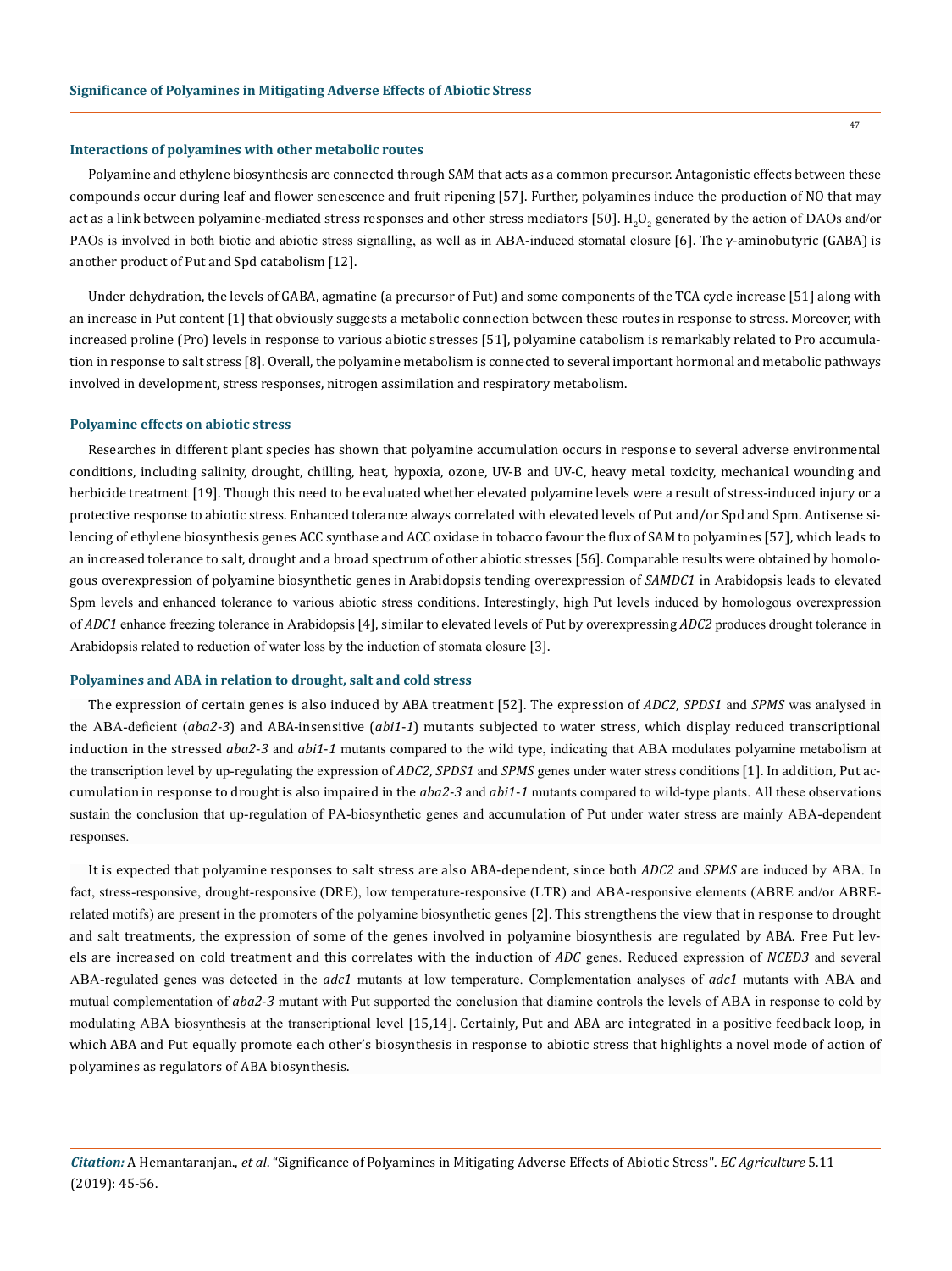

*Figure 1: Basic and simplified model for the addition of polyamines with abscisic acid (ABA), reactive oxygen species (ROS) (H<sup>2</sup> O2 ), nitric oxide (NO), Ca2+homeostasis and ion channel signaling in the abiotic stress response.*

## **Polyamines function in stress tolerance**

Elevation of endogenous PA levels is one of the metabolic hallmarks of plants exposed to abiotic stresses [26], implying that they are important for protecting plants against unfavourable environmental conditions. On the other hand, under stresses, the precise physiological and molecular mechanisms by which they confer protection remain indefinable [30]. The biological function of the polycationic PAs were initially associated with their capacity to bind anionic macromolecules, such as nucleic acids and proteins, a characteristic that allows PAs to play a role in the regulation of transcription and translation and to function in maintaining membrane stability under adverse conditions [49]. Other than these mechanisms, there is increasing evidence that their role in stress tolerance is associated with modulating antioxidant systems.

Under abiotic stresses, ROS production is prominent, causing excessive ROS build up and oxidative stress, which is toxic to living cells due to lipid peroxidation and membrane damage and can finally result in cell death [9]. PAs play a role in modulating ROS homeostasis in two ways initially by inhibiting the auto-oxidation of metals, which in turn impairs the supply of electrons for the generation of ROS [40]. Next to this step, PAs may affect antioxidant systems, as studies established that priming of plants with polyamines led to increases in endogenous PA contents and concomitant improved tolerance to abiotic stresses, such as drought, heat and cold.

The rise of stress tolerance is simultaneous with the activation of antioxidant enzymes, as for example, exogenous application of Spm to *P. trifoliata* led to an elevation of POD, SOD and CAT activities, accompanied by a significant decrease in ROS levels under dehydration [40]. Exogenous deliver of Spd to rice seedlings mitigated heat-induced damages and increased activities of antioxidant enzymes and levels of antioxidant, accompanied by reduced accumulation of  $\rm H_2O_2$  [33]. Conversely, genetic manipulation of PA biosynthetic genes has been demonstrated to promote stress tolerance via modulation of antioxidant machineries. Ectopic expression of *PtADC* in tobacco and tomato also granted improved dehydration and drought tolerance, instantaneous with an extensive repression of ROS generation in the transgenic plants [53]. One more line of evidence supporting the role of PAs in modulating ROS homeostasis is the use of inhibitors of PA biosynthetic enzymes, e.g., the use of D-arginine resulted in a decline in endogenous PA levels and a consequential increase in ROS accumulation [54,59]. This indicates that PAs may assuage the oxidative stress of the stressed plants by regulation of antioxidant systems, together with changes in the ROS production and redox status [41,46].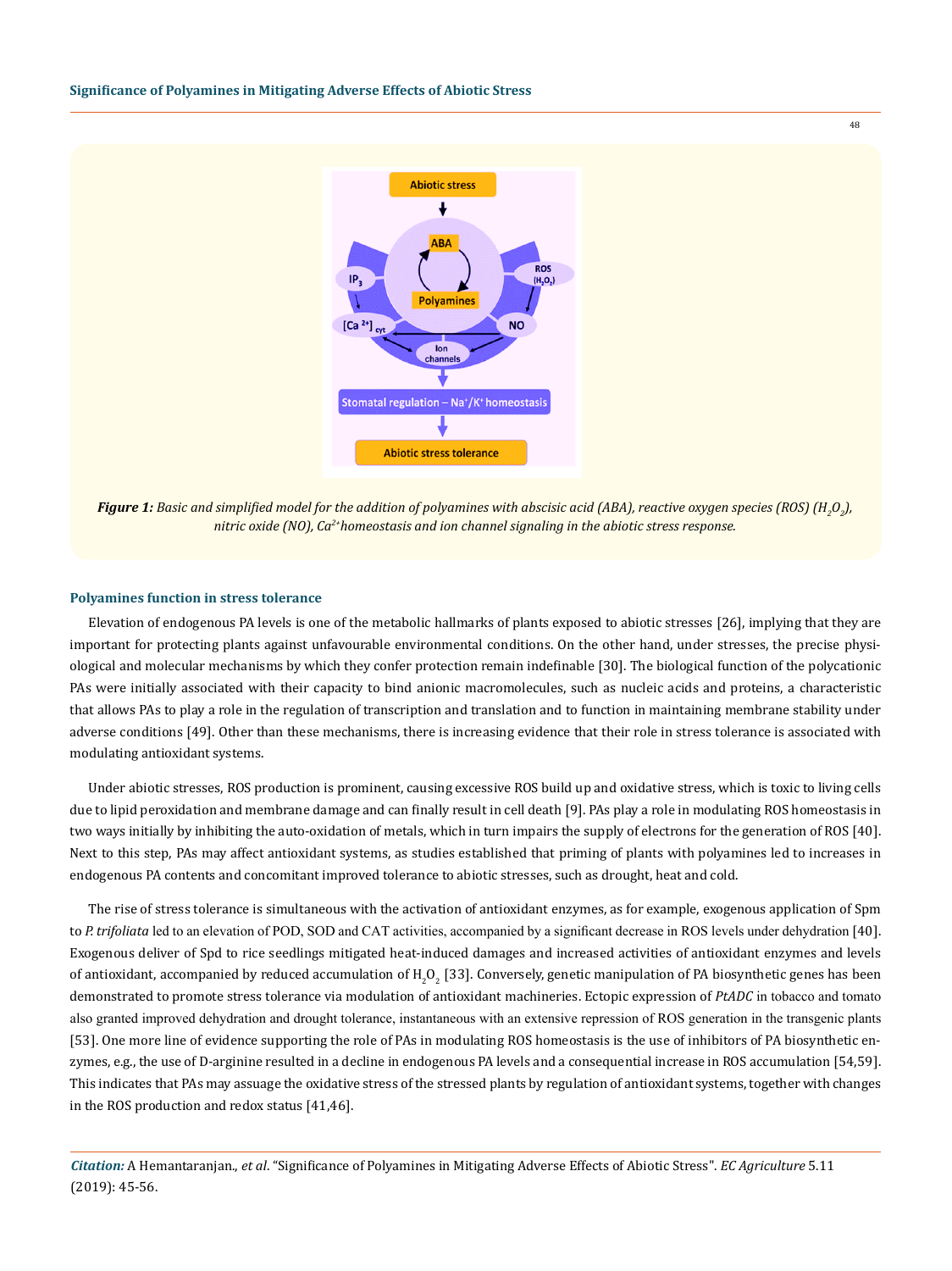49

In fact, there is a direct link between increased PA levels and antioxidant enzyme activity that the PAs may function as signaling molecules in activating the antioxidant enzymes and indeed Spm has been suggested to act as a signaling molecule [31]. A boost in the endogenous PA levels to a positive threshold may help their degradation, generating  $\rm H_2O_2$ . It is known that  $\rm H_2O_2$  plays dual roles in plant responses to abiotic stresses, one being to act as a regulator of signaling cascades at a low cytosolic concentration, which may contribute to the induction of antioxidant enzymes [32,59]. In contrast, the PAs may influence various antioxidant enzymes through regulation of their expression. High transcript levels of antioxidant enzyme-encoding genes detected in tissues treated with exogenous PAs or in the transgenic plants have been overexpressing PA biosynthetic genes [46,60].

#### **Spermidine and heat tolerance**

If high temperatures occur during the seed development, especially at the grain-filling stage, the amylose content of rice seeds is reduced, changing the fine amylopectin structure and producing more chalky grains [7,21]. This also reduces the rice yield and seed quality [25,36]. The occurrence of chalky grains of rice is typically caused by the unusual expressions of genes encoding starch synthase enzymes [34,45].

Most abiotic stressors, including heat, cold, drought and salinity, have easily led to crop yield and quality decline. Since polyamines have been known to be involved in grain filling and they might contribute to build up heat resistance of some cereals, the hybrid rice 'YLY 689' was used to explore the possible effects of exogenous spermidine (Spd) on seed quality under high temperature during the grain filling stage [17]. The content of Spd and Spm in superior grains of rice was significantly higher than that in inferior grains [10]. In this investigation, just after pollination, spikes were treated with Spd or cyclohexylamine (CHA). Interestingly, CHA is its synthesis inhibitor. Very recently, Fu., et al. [17]. revealed that when the rice plants were transferred to 40°C for 5-day heat treatment that resulted into significant improvement in the germination percentage, germination index, vigour index, seedling shoot height and dry weight of seeds in case of Spd pretreatment, harvested at 35 days after pollination. In contrast, the CHA significantly decreased the seed germination and seedling growth.

In addition, Spd significantly increased the peroxidase (POD) activity and decreased the malondialdehyde (MDA) content in seeds. Nevertheless, after spraying with Spd, the endogenous content of spermidine and spermine and the expression of their synthetic genes, *spermidine synthase* (*SPDSYN)* and *spermine synthase* (*SPMS1* and *SPMS2*), significantly increased, whereas the accumulation of amylose and total starch and the expression of their related synthase genes, *soluble starch synthase II-3* (*SS II-3*) and *granules bound starch synthase I* (*GBSSI*), also increased to some extent suggesting that exogenous Spd pretreatment could alleviate the negative impacts of high temperature stress on rice seed grain filling and improve the rice seed quality to some extent, which might be partly caused by up-regulating endogenous polyamines and starch metabolism [17]. Recent report also suggests that Spd is involved in heat tolerance in higher plants, which might act by protecting membrane stability and enhancing the reactive oxygen species (ROS) scavenging system. Cao., *et al*. [10] found that the content of Spd and Spm in superior grains of rice was significantly higher than that in inferior grains [10]. The content of Spd and Spm in grains was positively correlated with grain plumpness in the grain filling stage.

#### **Spermidine synthase (SPDS)**

It is recently known that spermidine synthase (SPDS) uses PUT as the substrate for spermidine (SPD) biosynthesis. Spermine and thermospermine are produced from SPD by spermine synthase (SPMS) and thermospermine synthase (TSPS), respectively. Although both aminopropyltransferases (APTs) use the same substrate, they present significant differences that predestine them to produce distinct products [38]. Spermidine synthases (SPDSs) catalyze the production of the linear triamine, spermidine, from putrescine. They utilize decarboxylated S-adenosylmethionine (dc-SAM), a universal cofactor of aminopropyltransferases, as a donor of the aminopropyl moiety. In addition, *At*SPDS1 and *At*SPDS2 are dimeric enzymes that share the fold of the polyamine biosynthesis proteins. Subunits of both isoforms present the characteristic two-domain structure. Smaller, N-terminal domain is built of the two β-sheets, while the C-terminal domain has a Rossmann fold-like topology. The catalytic cleft composed of two main compartments, the dc-SAM binding site and the polyamine groove, is created independently in each *At*SPDS subunits at the domain interface. This is to mention further that the CHA occupies the polyamine binding site of *At*SPDS where it is bound at the bottom of the active site with the amine group placed analogously to the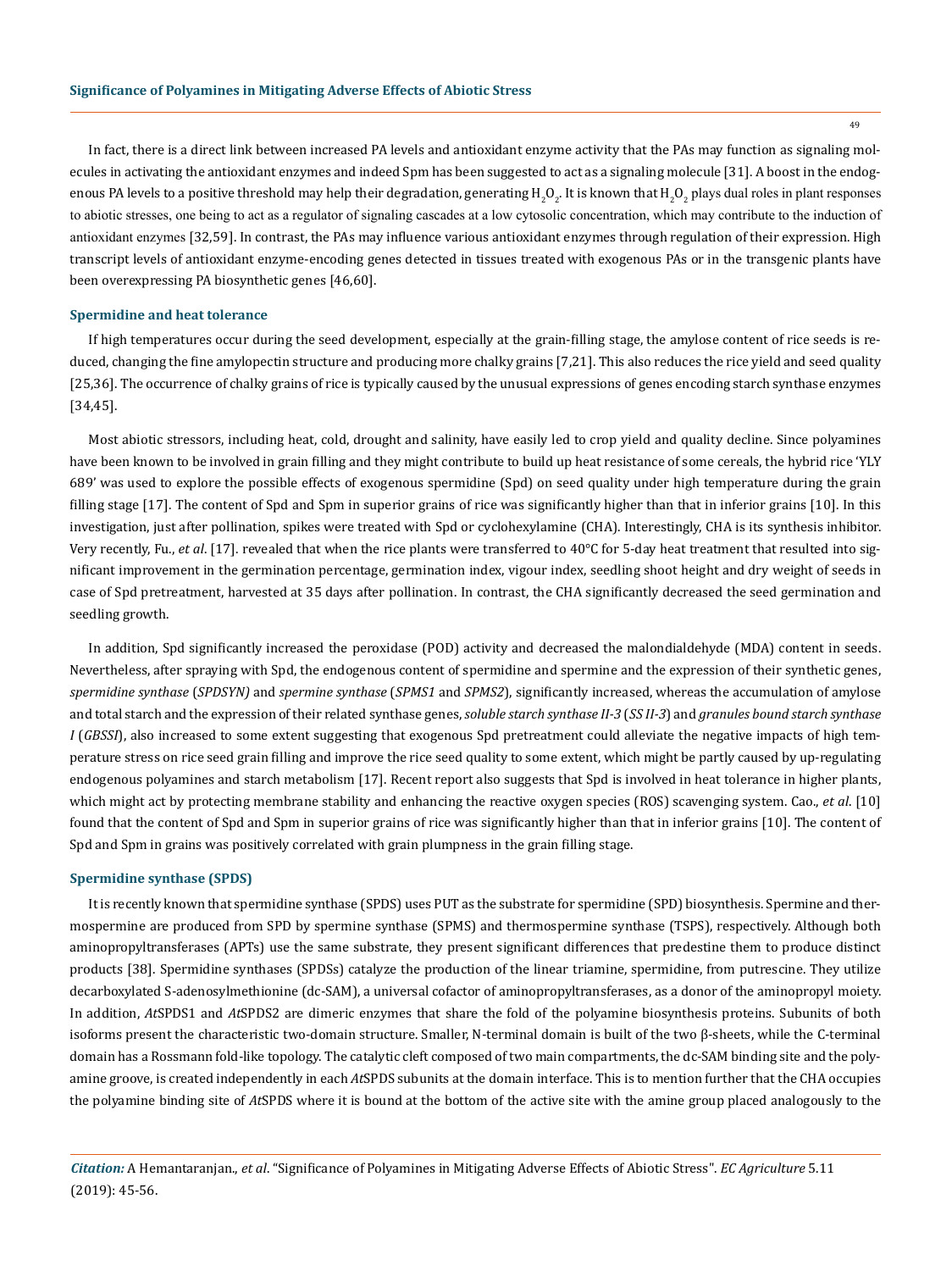substrate. The concerted movements are observed by crystallographic snapshots in two compartments of the catalytic cleft, where three major parts significantly change their conformation. These are (i) the neighborhood of the glycine-rich region where aminopropyl moiety of dc-SAM is bound, (ii) the very flexible gate region with helix η6, which interacts with both, the adenine moiety of dc-SAM and the bound polyamine or inhibitor and (iii) the N-terminal β-hairpin, that limits the putrescine binding grove at the bottom of the catalytic site [39].

Hence, overall the endogenous content of spermidine and spermine and the expression of their synthetic genes, *spermidine synthase* (*SPDSYN)* and *spermine synthase* (*SPMS1* and *SPMS2*), significantly increased, whereas the accumulation of amylose and total starch and the expression of their related synthase genes, *soluble starch synthase II-3* (*SS II-3*) and *granules bound starch synthase I* (*GBSSI*), also increased to some extent [17].

#### **Responses of citrus mycorrhiza to polyamines**

Citrus plants are persistently challenged temperature stress (heat, cold), dehydration (drought), high salinity, nutrient stress (Fe deficiency stress) and elevated CO<sub>2</sub> [43] in the field. These adverse effects due to abiotic stresses seriously obstruct citrus cultivation. Plant root symbioses with fungi occur in several different forms. Out of many, arbuscular mycorrhiza (AM) is the mutualistic symbiosis between soil-borne fungi (arbuscular mycorrhizal fungi) with the roots of higher plants [37]. AM fungi provide hosts with essential nutrients, such as phosphate, when they have low mobility in the soil solution [35]. In order to elevate mycorrhizal colonization of citrus in field, exogenous polyamines (PAs) have been considered as a practicable measure, because PAs have been linked in plants to various physiological processes, including senescence, biological and physical stress avoidance, cell division, embryogenesis, flower initiation and root development [13]. PAs accumulation is related to adventitious root formation [5]. PAs might regulate the mycorrhizal formation, since AM locates in cortex cells of roots.

The major PAs in higher plants are spermidine (Spd) and spermine (Spm) and their precursor putrescine (Put). In plants, the first step in PA biosynthesis is decarboxylation of ornithine or arginine, catalyzed by ornithine or arginine decarboxylases (ODC, ADC), to yield the Put [1-3]. The total PA concentration and the ratio between individual PAs vary markedly in reliance of plant species and developmental stage [29]. In general, citrus leaves exhibit 26~61 nmol/g Put and 14~349 nmol/g Spm [27], citrus fruits (only *C*. *reticulate* cv. Ponkan) present 207~280 nmol/g Put, 223~290 nmol/g Spm and 280~320 nmol/g Spd, but Orange fruits (only *C*. *sinensis* Osbeck, cultivar Brasiliano N.L. 92, a navel orange) contain high levels of Put [47]. In anther of *C*. *clementina*, cv Nules, Spd is the most abundant among the free PAs detected [11]. Only Spd concentration amongst PAs has direct relationship with citrus cold hardiness [27]. Further, the globular embryos contained more polyamines than embryos at other stages. The transcriptional levels of five key genes involved in PA biosynthesis were increased with maturation of the embryos. Free PAs, Spd and Spm are involved in glycerol-mediated promotion of somatic embryogenesis.

In the three PAs, the stimulated effect was highest in Put-applied trifoliate orange seedlings. There are two explanations; one explanation is that Put is the precursor of Spd and Spm biosynthesis [13]. The other explains is that Put is the most abundant PA in un-germinated spores of *G*. *mosseae* [16]. Since exogenous PAs can stimulate mycorrhizal infection of citrus, the stimulation would help hosts to uptake mineral from soils. Compared to the sole AMF inoculation, additional Put and Spm in trifoliate orange seedlings markedly increased leaf P and K contents and root P, Mg, Fe and Zn contents [58]. These increases were more significantly in the mycorrhizal seedlings supplied with Put than in the mycorrhizal seedlings supplied with Spm. Positively, the pathway of altered root morphogenesis and increased endogenous IAA level cannot also be excluded [42].

Exogenous PAs have confirmed the enhanced effects on mycorrhizal development of citrus only applied as soil drenching. Consequently, a possible concentration of exogenous PAs will need be conducted in citrus trees.

## **Concluding Remarks**

Maintaining crop yield under adverse environmental conditions is probably the major challenge faced by modern agriculture, where PAs can play important role. Over the last two decades, genetic, transcriptomic, proteomic, metabolomic and phenomic ap-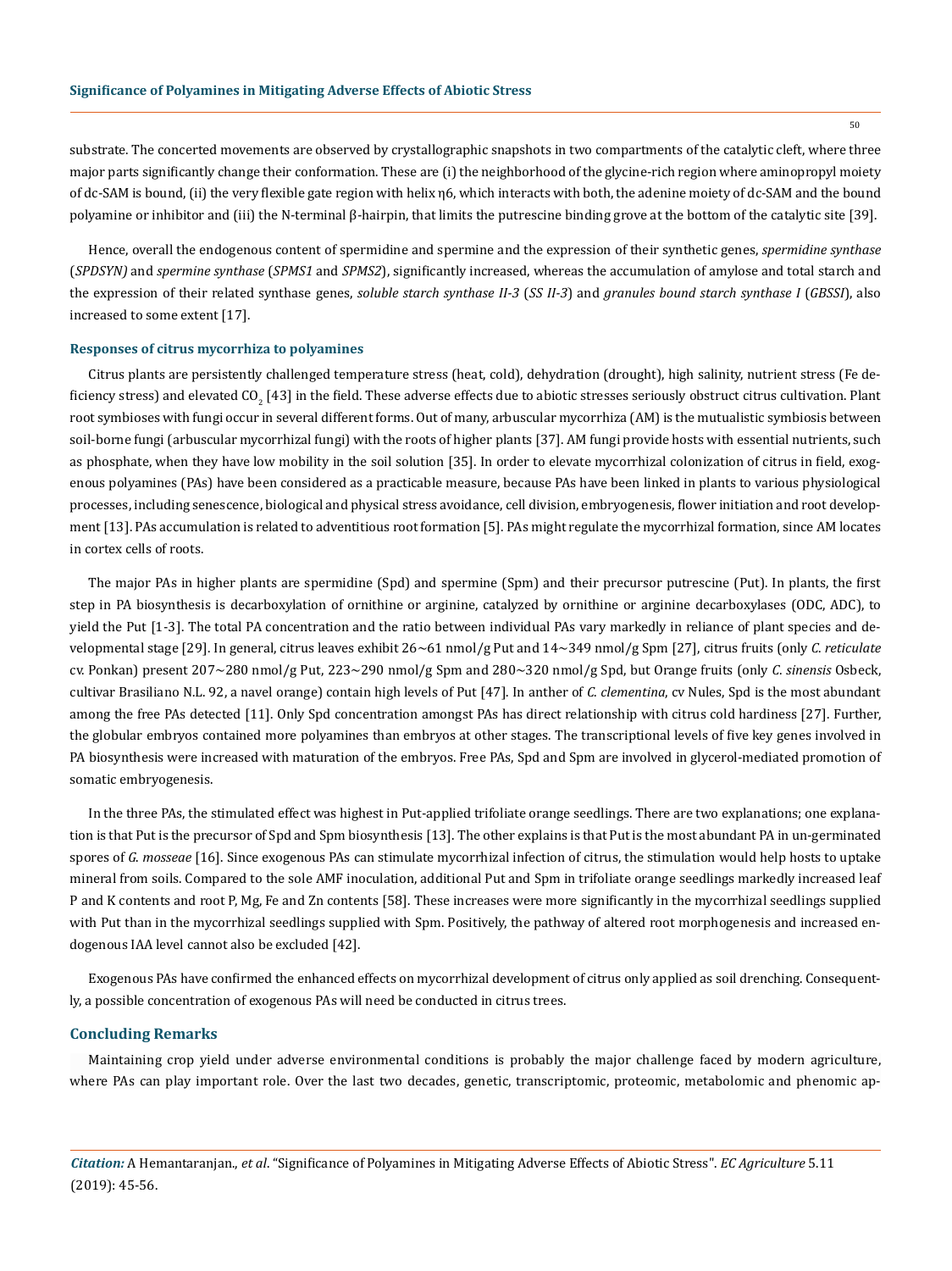proaches have unravelled a lot of significant functions of different PAs in the regulation of plant abiotic stress tolerance. A progress in disentanglement the molecular functions of polyamines has also facilitated the generation of Arabidopsis transgenic plants resistant to various stresses. Polyamines may act as cellular signals in intricate cross talk with hormonal pathways, including abscisic acid (ABA) regulation of abiotic stress responses. Molecular functions of polyamines has also facilitated the generation of Arabidopsis transgenic plants resistant to various stresses, as Arabidopsis has four *LSD1*-related genes. In addition, the polyamine metabolism is connected to several important hormonal and metabolic pathways involved in development, stress responses, nitrogen assimilation and respiratory metabolism. Polyamine accumulation occurs in response to several adverse environmental conditions, including salinity, drought, chilling, heat, hypoxia, ozone, UV-B and UV-C, heavy metal toxicity, mechanical wounding and herbicide treatment. In fact, the up-regulation of PAbiosynthetic genes and accumulation of Put under water stress are mainly ABA-dependent responses and interestingly, ABA and Put equally promote each other's biosynthesis in response to abiotic stress that highlights a novel mode of action of polyamines as regulators of ABA biosynthesis. Furthermore, there is increasing evidence that PAs role in stress tolerance is associated with modulating antioxidant systems. Ectopic expression of *PtADC* in tobacco and tomato also granted improved dehydration and drought tolerance, instantaneous with an extensive repression of ROS generation in the transgenic plants. Increased PA levels may function as signaling molecules in activating the antioxidant enzymes and indeed Spm has been suggested to act as a signaling molecule.

Polyamines have been known to be involved in grain filling and they might contribute to build up heat resistance of some cereals. Exogenous Spd pretreatment could alleviate the negative impacts of high temperature stress on rice seed grain filling and improve the rice seed quality to some extent partly caused by up-regulating endogenous polyamines and starch metabolism [17]. Spd is involved in heat tolerance in higher plants and acts by protecting membrane stability and enhancing the reactive oxygen species (ROS) scavenging system.

In order to elevate mycorrhizal colonization of citrus in field, exogenous polyamines (PAs) have been considered as a practicable measure, because PAs have been linked in plants to various physiological processes, including senescence, biological and physical stress avoidance, cell division, embryogenesis, flower initiation and root development. Exogenous PAs have confirmed the enhanced effects on mycorrhizal development of citrus only applied as soil drenching.

## **Perspective and Future Scope**

First of all, the causal relationship between PA accumulation and stress tolerance is yet to be determined, despite numerous observations of changes in PA levels in response to abiotic stresses. Secondly, the cellular compartmentation and transportation of PAs is not well understood. In addition, the mode of action of PAs in enhancing stress tolerance has not been definitely established as yet, although several possible models have been proposed. The involvement of PAs in the activation of antioxidant enzymes for ROS detoxification is one example. However, the signaling cascades linking stress responses and PA genes are still far from being well defined. So far, transcription factors (TFs) regulating *ADC* genes have been identified, but those that regulate other PA biosynthetic many genes are unknown. All these open up novel research avenues and in keeping with these unanswered questions, there are several promising areas of future study that includes the sites of PA production and actions in plant cells need to be identified with the cellular localization of PAs and determining their transporters. Nevertheless, the physiological and molecular mechanisms concerning the roles of PAs in stress tolerance need to be elucidated as how PAs contribute to the activation of antioxidant enzymes and ROS removal should be clearly deciphered. All such pieces of information will advance our understanding of PA accumulation and gene expression and can be incorporated with physiological, biochemical, molecular and genetic approaches to better understand the complex regulation of PA synthesis under abiotic stresses, as well as the cross talk between different TFmediated signaling pathways.

One of the vital issues detailed in this review is the adverse effects due to abiotic stresses that seriously obstruct citrus cultivation and so a possible concentration of exogenous PAs will need be conducted in citrus trees. For this, arbuscular mycorrhiza (AM) is the mutualistic symbiosis and could be stimulated by polyamines for essential nutrient acquisitions both micro- and macronutrients not only in citrus but in many other economically viable fruits cultivated on the globe for human health as well as for earning currencies.

*Citation:* A Hemantaranjan., *et al*. "Significance of Polyamines in Mitigating Adverse Effects of Abiotic Stress". *EC Agriculture* 5.11 (2019): 45-56.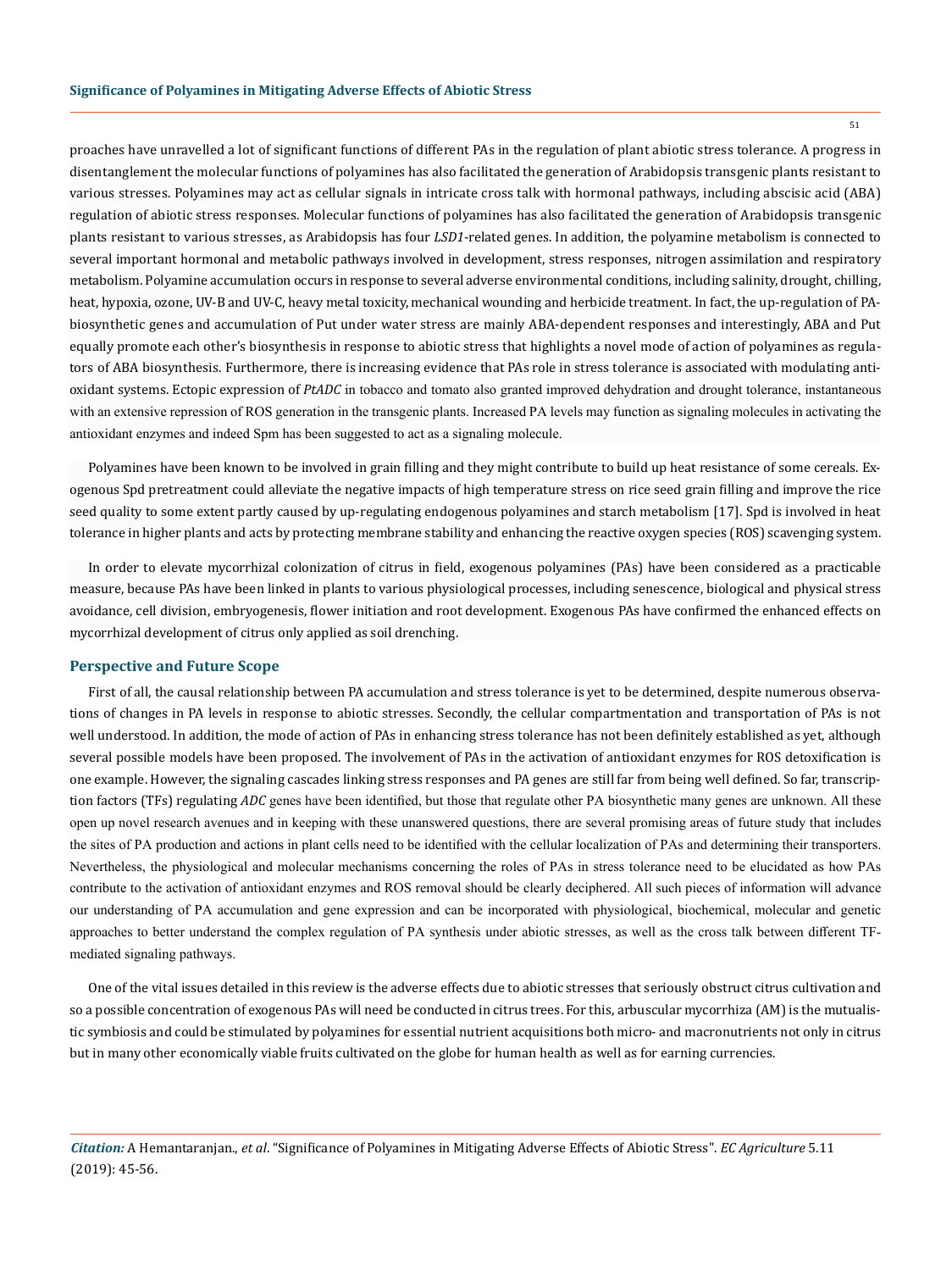## **Bibliography**

- 1. Alcázar R., *et al*[. "Abscisic acid modulates polyamine metabolism under water stress in Arabidopsis thaliana".](https://onlinelibrary.wiley.com/doi/full/10.1111/j.1399-3054.2006.00780.x) *Physiologia Plantarum* [128 \(2006\): 448-455.](https://onlinelibrary.wiley.com/doi/full/10.1111/j.1399-3054.2006.00780.x)
- 2. Alcázar R., *et al*[. "Involvement of polyamines in plant response to abiotic stress".](https://www.ncbi.nlm.nih.gov/pubmed/17028780) *Biotechnology Letters* 28 (2006): 1867-1876.
- 3. Alcázar R., *et al*[. "Putrescine accumulation confers drought tolerance in transgenic Arabidopsis plants overexpressing the homologous](doi:%20%2010.1016/j.plphy.2010.02.002) Arginine decarboxylase 2 gene". *[Plant Physiologyogy and Biochemistry](doi:%20%2010.1016/j.plphy.2010.02.002)* (2010).
- 4. Altabella T., *et al*. "Plant with resistance to low temperature and method of production thereof". Spanish patent application WO2010/004070Google Scholar (2009).
- 5. Altamura MM., *et al*[. "Morpho-funcional gradients in superficial and deep tissues along tobacco stem: polyamine levels, biosynthesis](https://www.sciencedirect.com/science/article/pii/S0176161711803962) [and oxidation, and organogenesis in vitro".](https://www.sciencedirect.com/science/article/pii/S0176161711803962) *Journal of Plant Physiologyogy* 142 (1993): 543-551.
- 6. An ZF., *et al*[. "Hydrogen peroxide generated by copper amine oxidase is involved in abscisic acid-induced stomatal closure in Vicia](https://www.ncbi.nlm.nih.gov/pubmed/18272918) faba". *[Journal of Experimental Botany](https://www.ncbi.nlm.nih.gov/pubmed/18272918)* 59 (2008): 815-825.
- 7. Asaoka M., *et al*[. "Effect of environmental temperature during development of rice plants on some properties of endosperm starch".](https://onlinelibrary.wiley.com/doi/abs/10.1002/star.19840360602) *Starch-Starke* [36 \(2010\): 189-193.](https://onlinelibrary.wiley.com/doi/abs/10.1002/star.19840360602)
- 8. Aziz A., *et al*[. "Stress-induced changes in polyamine and tyramine levels can regulate proline accumulation in tomato leaf discs treated](https://onlinelibrary.wiley.com/doi/abs/10.1034/j.1399-3054.1998.1040207.x) with sodium chloride". *[Physiologia Plantarum](https://onlinelibrary.wiley.com/doi/abs/10.1034/j.1399-3054.1998.1040207.x)* 104 (1998): 195-202.
- 9. [Biswas MS and Mano J. "Lipid peroxide-derived short-chain carbonyls mediate H2O2-induced and NaCl-induced programmed cell](http://www.plantphysiol.org/content/168/3/885) death in plants". *Plant Physiology* [168 \(2015\): 885-898.](http://www.plantphysiol.org/content/168/3/885)
- 10. Cao YY., *et al*[. "Growth characteristics and endosperm structure of superior and inferior spikelets of indica rice under high-tempera](https://pubag.nal.usda.gov/catalog/5371514)ture stress". *[Biologia Plantarum](https://pubag.nal.usda.gov/catalog/5371514)* 60 (2016): 532-542.
- 11. Chiancone B., *et al*[. "Effect of polyamines on in vitro anther culture of Citrus clementina Hort. ex Tan".](https://link.springer.com/article/10.1007/s11240-006-9149-4) *Plant Cell, Tissue and Organ Culture* [87 \(2006\): 145-153.](https://link.springer.com/article/10.1007/s11240-006-9149-4)
- 12. Cona A., *et al*[. "Functions of amine oxidases in plant development and defence".](https://www.ncbi.nlm.nih.gov/pubmed/16406305) *Trends in Plant Science* 11 (2006): 80-88.
- 13. Couee I., *et al*[. "Involvement of polyamines in root development".](https://link.springer.com/article/10.1023/A:1025895731017) *Plant Cell, Tissue and Organ Culture* 76 (2004): 1-10.
- 14. Cuevas JC., *et al*[. "Putrescine as a signal to modulate the indispensable ABA increase under cold stress".](https://www.ncbi.nlm.nih.gov/pmc/articles/PMC2652534/) *Plant Signaling and Behavior*  [4 \(2009\): 219-220.](https://www.ncbi.nlm.nih.gov/pmc/articles/PMC2652534/)
- 15. Cuevas JC., *et al*[. "Putrescine is involved in Arabidopsis freezing tolerance and cold acclimation by regulating abscisic acid levels in](https://www.ncbi.nlm.nih.gov/pubmed/18701673) [response to low temperature".](https://www.ncbi.nlm.nih.gov/pubmed/18701673) *Plant Physiology* 148 (2008): 1094-1105.
- 16. El Ghachtouli NE., et al. "First-report of the inhibition of arbuscular mycorrhizal infection of Pisum sativum by specific and irreversible [inhibition of polyamine biosynthesis or by gibberellic acid treatment".](https://www.ncbi.nlm.nih.gov/pubmed/8647248) *FEBS Letters* 385 (1996): 189-192.
- 17. Fu Y., *et al*[. "Spermidine enhances heat tolerance of rice seeds by modulating endogenous starch and polyamine metabolism".](doi:%2010.3390/molecules24071395) *Molecules* [24 \(2019\): 1395.](doi:%2010.3390/molecules24071395)
- 18. [Gill S and Tuteja N. "Polyamines and abiotic stress tolerance in plants".](https://www.ncbi.nlm.nih.gov/pubmed/20592804) *Plant Signaling and Behavior* 7 (2010): 5.
- 19. [Groppa MD and Benavides MP. "Polyamines and abiotic stress: recent advances".](https://www.ncbi.nlm.nih.gov/pubmed/17356805) *Amino Acids* 34 (2008): 35-45.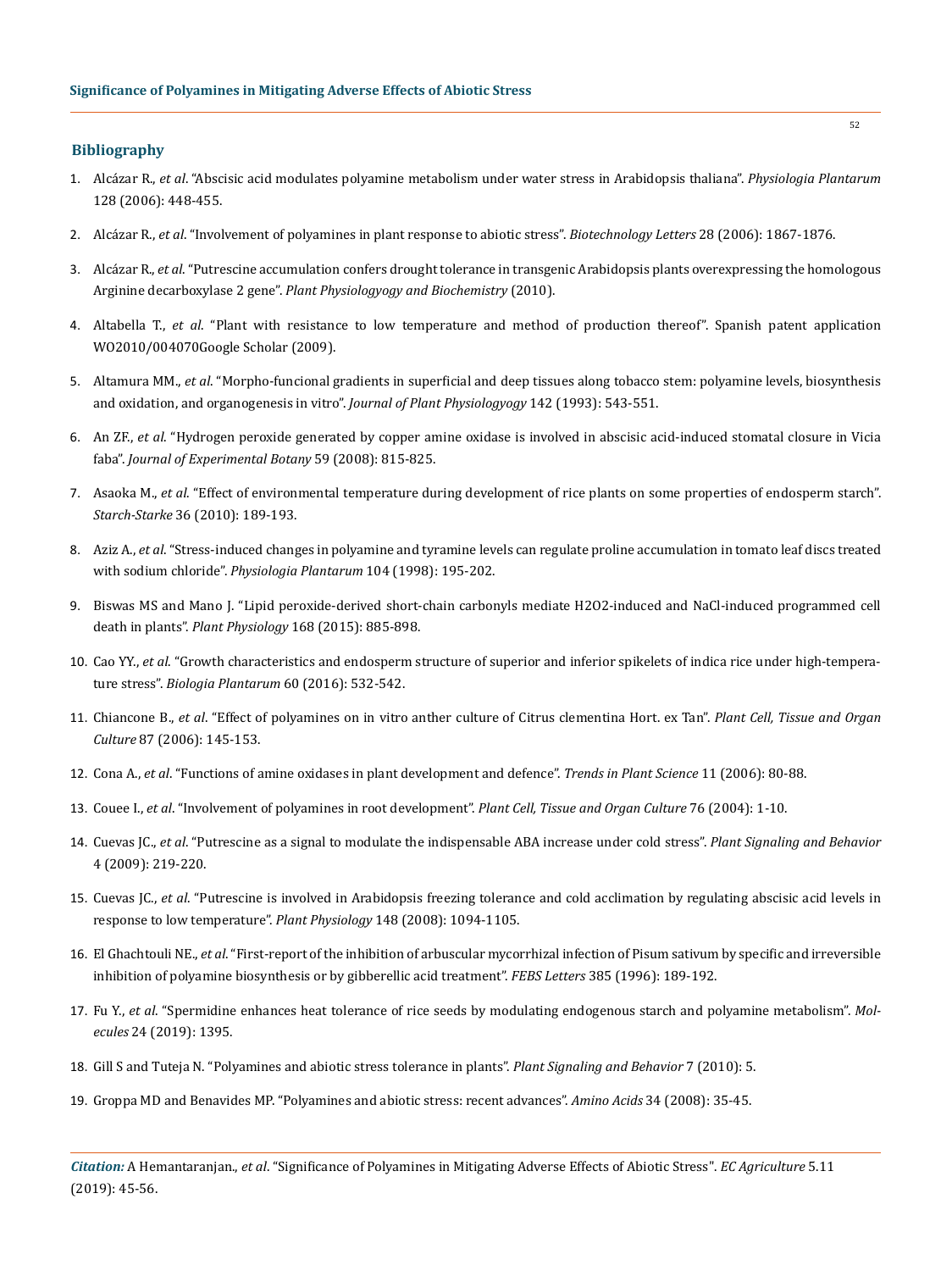- 20. Huang J., *et al*[. "p53 is regulated by the lysine demethylase LSD1".](https://www.ncbi.nlm.nih.gov/pubmed/17805299) *Nature* 449 (2007): 105-180.
- 21. Inouchi N., *et al*[. "The effect of environmental temperature on distribution of unit chains of rice amylopectin".](https://onlinelibrary.wiley.com/doi/abs/10.1002/%28SICI%291521-379X%28200001%2952%3A1%3C8%3A%3AAID-STAR8%3E3.0.CO%3B2-Q) *Starch-Starke* 52 (2000): [8-12.](https://onlinelibrary.wiley.com/doi/abs/10.1002/%28SICI%291521-379X%28200001%2952%3A1%3C8%3A%3AAID-STAR8%3E3.0.CO%3B2-Q)
- 22. Jiang D., *et al*[. "Arabidopsis relatives of the human lysine-specific demethylase1 repress the expression of FWA and FLOWERING LO](http://www.plantcell.org/content/19/10/2975)-[CUS C and thus promote the floral transition".](http://www.plantcell.org/content/19/10/2975) *Plant Cell* 19 (2007): 2975-2987.
- 23. Kamada-Nobusada T., *et al*[. "A putative peroxisomal polyamine oxidase, AtPAO4, is involved in polyamine catabolism in Arabidopsis](https://www.ncbi.nlm.nih.gov/pubmed/18703589) thaliana". *[Plant and Cell Physiology](https://www.ncbi.nlm.nih.gov/pubmed/18703589)* 49 (2008): 1272-1282.
- 24. Krichevsky A., *et al*. "C<sub>2</sub>H<sub>2</sub> [zinc finger-SET histone methyltransferase is a plant-specific chromatin modifier".](https://www.ncbi.nlm.nih.gov/pubmed/17224141) *Developmental Biology* [303 \(2007\): 259-269.](https://www.ncbi.nlm.nih.gov/pubmed/17224141)
- 25. [Krishnan P and Ramakrishnan BJ. "Chapter three-High-temperature effects on rice growth, yield, and grain quality".](https://www.cabdirect.org/cabdirect/abstract/20113146811) *Advances in Agronomy* [111 \(2011\): 87-206.](https://www.cabdirect.org/cabdirect/abstract/20113146811)
- 26. Kusano T., *et al*[. "Polyamines: essential factors for growth and survival".](https://www.ncbi.nlm.nih.gov/pubmed/18594857) *Planta* 228 (2008): 367-381.
- 27. [Kushad MM and Yelenosky G. "Evaluation of polyamine and proline levels during low temperature acclimation of citrus".](https://www.ncbi.nlm.nih.gov/pubmed/16665504) *Plant Physiology* [84 \(1987\): 692-695.](https://www.ncbi.nlm.nih.gov/pubmed/16665504)
- 28. Luo J., *et al*[. "A novel polyamine acyltransferase responsible for the accumulation of spermidine conjugates in Arabidopsis seed".](http://www.plantcell.org/content/21/1/318) *Plant Cell* [21 \(2009\): 318-333.](http://www.plantcell.org/content/21/1/318)
- 29. Mapelli S., *et al*[. "Free and bound polyamines changes in different plants as a consequence of UV-B light irradiation".](https://www.semanticscholar.org/paper/FREE-AND-BOUND-POLYAMINES-CHANGES-IN-DIFFERENT-AS-A-Mapelli-Brambilla/30e2c379b4da79f3d8a67a0b759715748aa20e0a) *Gen Appl Plant Physiology* [34.1-2 \(2008\): 55-66.](https://www.semanticscholar.org/paper/FREE-AND-BOUND-POLYAMINES-CHANGES-IN-DIFFERENT-AS-A-Mapelli-Brambilla/30e2c379b4da79f3d8a67a0b759715748aa20e0a)
- 30. Marco F., *et al*[. "Interactions between polyamines and abiotic stress pathway responses unraveled by transcriptome analysis of poly](https://www.ncbi.nlm.nih.gov/pubmed/22011340)[amine overproducers".](https://www.ncbi.nlm.nih.gov/pubmed/22011340) *OMICS* 15 (2011): 775-781.
- 31. Mitsuya Y., *et al*[. "Spermine signaling plays a significant role in the defense response of Arabidopsis thaliana to cucumber mosaic vi](https://www.ncbi.nlm.nih.gov/pubmed/18922600)rus". *Journal of Plant Physiology* [166 \(2009\): 626-643.](https://www.ncbi.nlm.nih.gov/pubmed/18922600)
- 32. Moschou PN., *et al*. "Spermidine exodus and oxidation in the apoplast induced by abiotic stress is responsible for  ${\rm H_2O_2}$  signatures that [direct tolerance responses in tobacco".](https://www.ncbi.nlm.nih.gov/pubmed/18577660) *Plant Cell* 20 (2008): 1708-1724.
- 33. Mostofa MG., *et al*[. "Spermidine pretreatment enhances heat tolerance in rice seedlings through modulating antioxidative and glyoxa](https://link.springer.com/article/10.1007/s10725-013-9865-9)lase systems". *[Plant Growth Regulation](https://link.springer.com/article/10.1007/s10725-013-9865-9)* 73 (2014): 31-44.
- 34. Nishi A., *et al*[. "Biochemical and genetic analysis of the effects of amylose-extender mutation in rice endosperm".](https://www.ncbi.nlm.nih.gov/pubmed/11598221) *Journal of Plant Physiology* [127 \(2001\): 459.](https://www.ncbi.nlm.nih.gov/pubmed/11598221)
- 35. [Parniske M. "Arbuscular mycorrhiza: the mother of plant root endosymbiosis".](https://www.ncbi.nlm.nih.gov/pubmed/18794914) *Nature Reviews Microbiology* 6 (2008): 763-775.
- 36. [Peter GJ. "Regulation of starch biosynthesis in response to a fluctuating environment".](http://www.plantphysiol.org/content/155/4/1566) *Plant Physiology* 155 (2011): 1566-1577.
- 37. [Quilambo QA. "The vesicular-arbuscular mycorrhizal symbiosis".](https://tspace.library.utoronto.ca/retrieve/3192/jb03104.pdf) *African Journal of Biotechnology* 2 (2003): 539-546.
- 38. [Sekula B and Dauter Z. "Crystal structure of thermospermine synthase from Medicago truncatula and substrate discriminatory fea](https://www.ncbi.nlm.nih.gov/pubmed/29367265)[tures of plant aminopropyltransferases".](https://www.ncbi.nlm.nih.gov/pubmed/29367265) *Biochemical Journal* 475 (2018) 787-802.
- 39. [Sekula B and Dauter Z. "Spermidine synthase \(SPDS\) undergoes concerted structural rearrangements upon ligand binding a case](doi:%2010.3389/fpls.2019.00555) [study of the two spds isoforms from Arabidopsis thaliana". Front Plat Sci 10 \(2019\): 555.](doi:%2010.3389/fpls.2019.00555)

*Citation:* A Hemantaranjan., *et al*. "Significance of Polyamines in Mitigating Adverse Effects of Abiotic Stress". *EC Agriculture* 5.11 (2019): 45-56.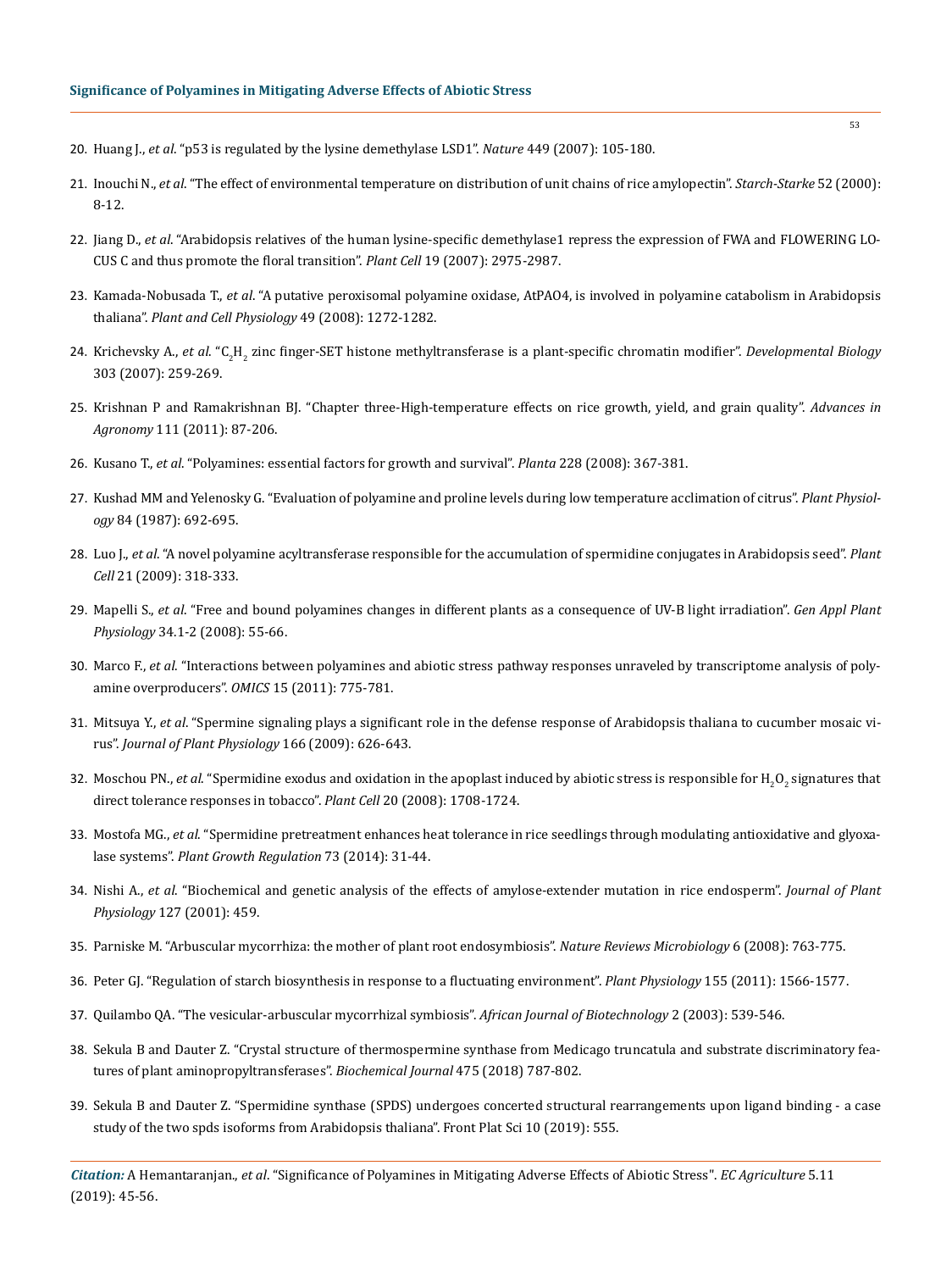- 40. Shi J., *et al*[. "Spermine pretreatment confers dehydration tolerance of citrus in vitro plants via modulation of antioxidative capacity](https://www.ncbi.nlm.nih.gov/pubmed/20462936) [and stomatal response".](https://www.ncbi.nlm.nih.gov/pubmed/20462936) *Tree Physiology* 30 (2010): 914-922.
- 41. Shu S., *et al*[. "Effects of exogenous spermine on chlorophyll fluorescence, antioxidant system and ultrastructure of chloroplasts in](https://www.sciencedirect.com/science/article/abs/pii/S0981942812003373) Cucumis sativus L. under salt stress". *[Plant Physiology and Biochemistry](https://www.sciencedirect.com/science/article/abs/pii/S0981942812003373)* 63 (2013): 209-216.
- 42. Steiner C., *et al*[. "Long term effects of manure, charcoal and mineral fertilization on crop production and fertility on a highly weathered](https://link.springer.com/article/10.1007/s11104-007-9193-9) [Central Amazonian upland soil".](https://link.springer.com/article/10.1007/s11104-007-9193-9) *Plant Soil* 291 (2007): 275-290.
- 43. [Syvertsen J and Levy Y. "Salinity interactions with other abiotic and biotic stresses in citrus". HortTech 15 \(2005\): 100-103.](https://www.researchgate.net/publication/237758962_Salinity_Interactions_with_Other_Abiotic_and_Biotic_Stresses_in_Citrus)
- 44. [Takahashi T and Kakehi J-I. "Polyamines: ubiquitous polycations with unique roles in growth and stress responses".](https://www.ncbi.nlm.nih.gov/pmc/articles/PMC2794062/) *Annals of Botany* [105 \(2009\): 1-6.](https://www.ncbi.nlm.nih.gov/pmc/articles/PMC2794062/)
- 45. Tanaka N., *et al*[. "The structure of starch can be manipulated by changing the expression levels of starch branching enzyme IIb in rice](https://www.ncbi.nlm.nih.gov/pubmed/17147623) endosperm". *[Journal of Plant Biology](https://www.ncbi.nlm.nih.gov/pubmed/17147623)* 2 (2010): 507-516.
- 46. Tanou G., *et al*[. "Polyamines reprogram oxidative and nitrosative status and the proteome of citrus plants exposed to salinity stress".](https://www.ncbi.nlm.nih.gov/pubmed/24112028) *[Plant, Cell and Environment](https://www.ncbi.nlm.nih.gov/pubmed/24112028)* 37 (2014): 864-885.
- 47. Tassoni A., *et al*[. "Free and conjugated polyamine content in Citrus sinensis Osbeck, cultivar brasilino N.L. 92, a Navel orange, at differ](https://www.infona.pl/resource/bwmeta1.element.elsevier-00beb2b9-7207-3677-838f-944dd1904126)[ent maturation stages".](https://www.infona.pl/resource/bwmeta1.element.elsevier-00beb2b9-7207-3677-838f-944dd1904126) *Food Chemistry* 87 (2004): 537-541.
- 48. Tavladoraki P., *et al*[. "Heterologous expression and biochemical characterization of a polyamine oxidase from Arabidopsis involved in](https://www.ncbi.nlm.nih.gov/pubmed/16778015) [polyamine back conversion".](https://www.ncbi.nlm.nih.gov/pubmed/16778015) *Plant Physiology* 141 (2006): 1519-1532.
- 49. Tiburcio AF., *et al*[. "The roles of polyamines during the lifespan of plants: from development to stress".](https://www.ncbi.nlm.nih.gov/pubmed/24659098) *Planta* 240 (2014): 1-18.
- 50. [Tun NN., et al. "Polyamines induce rapid biosynthesis of nitric oxide \(NO\) in Arabidopsis thaliana seedlings".](https://www.ncbi.nlm.nih.gov/pubmed/16415068) *Plant and Cell Physiology* [47 \(2006\): 346-354.](https://www.ncbi.nlm.nih.gov/pubmed/16415068)
- 51. Urano K., *et al*[. "Characterization of the ABA-regulated global responses to dehydration in Arabidopsis by metabolomics".](https://www.ncbi.nlm.nih.gov/pubmed/19036030) *Plant Journal* [57 \(2009\): 1065-1078.](https://www.ncbi.nlm.nih.gov/pubmed/19036030)
- 52. Urano K., *et al*[. "Characterization of Arabidopsis genes involved in biosynthesis of polyamines in abiotic stress responses and develop](https://onlinelibrary.wiley.com/doi/full/10.1046/j.1365-3040.2003.01108.x)mental stages". *[Plant, Cell and Environment](https://onlinelibrary.wiley.com/doi/full/10.1046/j.1365-3040.2003.01108.x)* 26 (2003): 1917-1926.
- 53. Wang BQ., *et al*[. "Overexpression of PtADC confers enhanced dehydration and drought tolerance in transgenic tobacco and tomato:](https://www.sciencedirect.com/science/article/pii/S0006291X11014008) effect on ROS elimination". *[Biochemical and Biophysical Research Communications](https://www.sciencedirect.com/science/article/pii/S0006291X11014008)* 413 (2011a): 10-16.
- 54. Wang J., *et al*[. "An arginine decarboxylase gene PtADC from Poncirus trifoliata confers abiotic stress tolerance and promotes primary](https://www.ncbi.nlm.nih.gov/pubmed/21282323) root growth in Arabidopsis". *[Journal of Experimental Botany](https://www.ncbi.nlm.nih.gov/pubmed/21282323)* 62 (2011b): 2899-2914.
- 55. [Wang W., et al. "Plant responses to drought, salinity and extreme temperatures: towards genetic engineering for stress tolerance".](https://www.ncbi.nlm.nih.gov/pubmed/14513379) *Planta* [218 \(2003\): 1-14.](https://www.ncbi.nlm.nih.gov/pubmed/14513379)
- 56. Wi SJ., *et al*[. "Overexpression of carnation S-adenosylmethionine decarboxylase gene generates a broad-spectrum tolerance to abiotic](https://www.ncbi.nlm.nih.gov/pubmed/16642382)  [stresses in transgenic tobacco plants".](https://www.ncbi.nlm.nih.gov/pubmed/16642382) *Plant Cell Reports* 25 (2006): 1111-1121.
- 57. [Wi SJ and Park KY. "Antisense expression of carnation cDNA encoding ACC synthase or ACC oxidase enhances polyamine content and](https://www.ncbi.nlm.nih.gov/pubmed/12018842) [abiotic stress tolerance in transgenic tobacco plants".](https://www.ncbi.nlm.nih.gov/pubmed/12018842) *Molecules and Cells* 13 (2002): 209-220.

*Citation:* A Hemantaranjan., *et al*. "Significance of Polyamines in Mitigating Adverse Effects of Abiotic Stress". *EC Agriculture* 5.11 (2019): 45-56.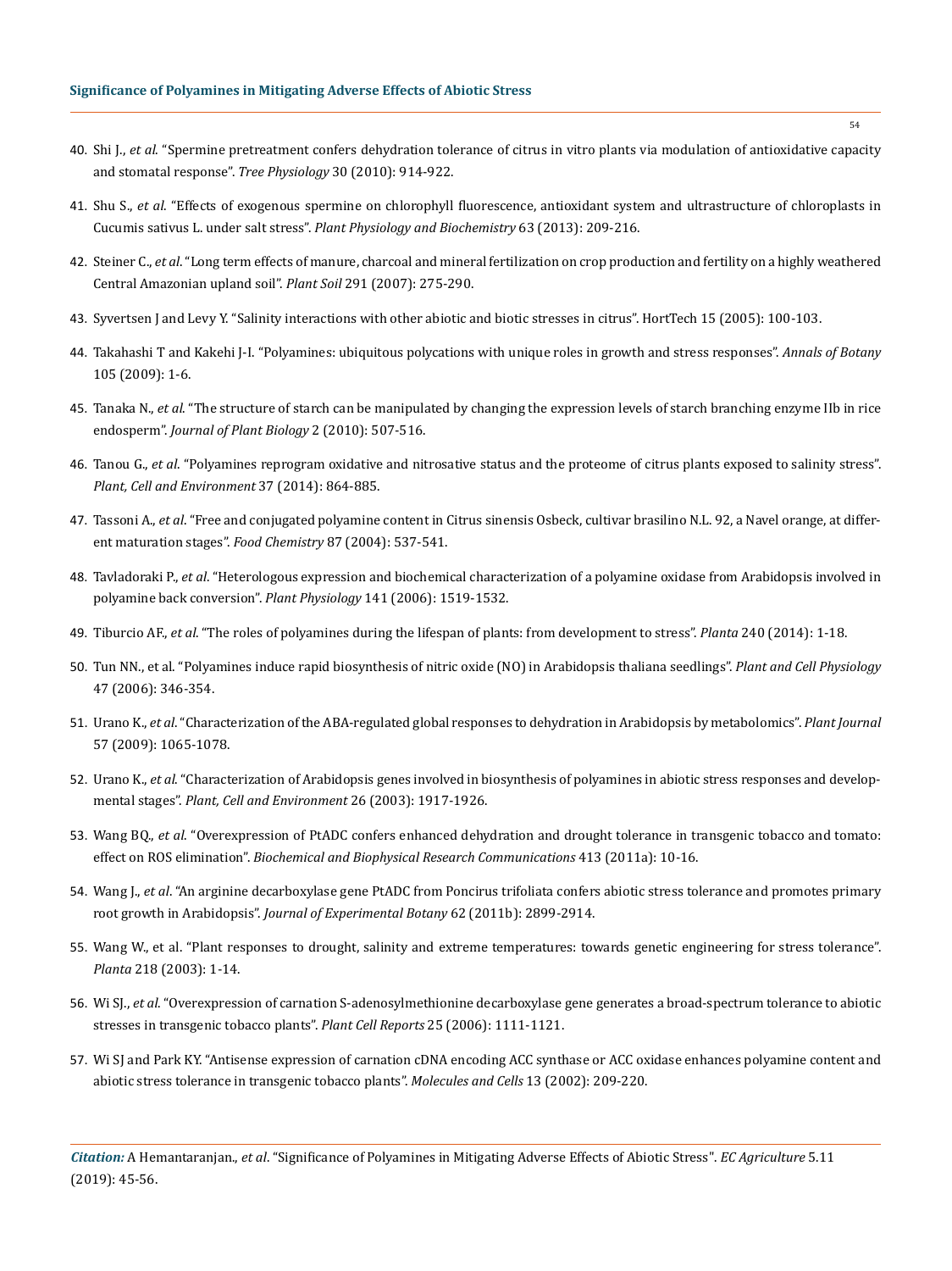- 58. [Wu QS and Zou YN. "The effect of dual application of arbuscular mycorrhizal fungi and polyamines upon growth and nutrient uptake](https://www.researchgate.net/publication/307704684_The_effect_of_Dual_Application_of_Arbuscular_Mycorrhizal_Fungi_and_Polyamines_upon_Growth_and_Nutrient_Uptake_on_Trifoliate_Orange_Poncirus_trifoliata_Seedlings) on trifoliate orange (Poncirus trifoliata) seedlings". *[Notulae Botanicae Horti Agrobotanici Cluj-Napoca](https://www.researchgate.net/publication/307704684_The_effect_of_Dual_Application_of_Arbuscular_Mycorrhizal_Fungi_and_Polyamines_upon_Growth_and_Nutrient_Uptake_on_Trifoliate_Orange_Poncirus_trifoliata_Seedlings)* 37 (2009): 95-98.
- 59. Zhang QH., *et al*[. "PtrABF of Poncirus trifoliata functions in dehydration tolerance by reducing stomatal density and maintaining reac](https://www.ncbi.nlm.nih.gov/pubmed/26116025)tive oxygen species homeostasis". *[Journal of Experimental Botany](https://www.ncbi.nlm.nih.gov/pubmed/26116025)* 66 (2015): 5911-5927.
- 60. Zhang Y., *et al*[. "Deciphering the protective role of spermidine against saline-alkaline stress at physiological and proteomic levels in](https://www.ncbi.nlm.nih.gov/pubmed/25579998) tomato". *Phytochemistry* [110 \(2015\): 13-21.](https://www.ncbi.nlm.nih.gov/pubmed/25579998) Huang J., *et al*[. "p53 is regulated by the lysine demethylase LSD1".](https://www.ncbi.nlm.nih.gov/pubmed/17805299) *Nature* 449 (2007): [105-180.](https://www.ncbi.nlm.nih.gov/pubmed/17805299)
- 61. Inouchi N., *et al*[. "The effect of environmental temperature on distribution of unit chains of rice amylopectin".](https://onlinelibrary.wiley.com/doi/abs/10.1002/%28SICI%291521-379X%28200001%2952%3A1%3C8%3A%3AAID-STAR8%3E3.0.CO%3B2-Q) *Starch-Starke* 52 (2000): [8-12.](https://onlinelibrary.wiley.com/doi/abs/10.1002/%28SICI%291521-379X%28200001%2952%3A1%3C8%3A%3AAID-STAR8%3E3.0.CO%3B2-Q)
- 62. Jiang D., *et al*[. "Arabidopsis relatives of the human lysine-specific demethylase1 repress the expression of FWA and FLOWERING LO](http://www.plantcell.org/content/19/10/2975)-[CUS C and thus promote the floral transition".](http://www.plantcell.org/content/19/10/2975) *Plant Cell* 19 (2007): 2975-2987.
- 63. Kamada-Nobusada T., *et al*[. "A putative peroxisomal polyamine oxidase, AtPAO4, is involved in polyamine catabolism in Arabidopsis](https://www.ncbi.nlm.nih.gov/pubmed/18703589) thaliana". *[Plant and Cell Physiology](https://www.ncbi.nlm.nih.gov/pubmed/18703589)* 49 (2008): 1272-1282.
- 64. Krichevsky A., *et al*. "C<sub>2</sub>H<sub>2</sub> [zinc finger-SET histone methyltransferase is a plant-specific chromatin modifier".](https://www.ncbi.nlm.nih.gov/pubmed/17224141) *Developmental Biology* [303 \(2007\): 259-269.](https://www.ncbi.nlm.nih.gov/pubmed/17224141)
- 65. [Krishnan P and Ramakrishnan BJ. "Chapter three-High-temperature effects on rice growth, yield, and grain quality".](https://www.cabdirect.org/cabdirect/abstract/20113146811) *Advances in Agronomy* [111 \(2011\): 87-206.](https://www.cabdirect.org/cabdirect/abstract/20113146811)
- 66. Kusano T., *et al*[. "Polyamines: essential factors for growth and survival".](https://www.ncbi.nlm.nih.gov/pubmed/18594857) *Planta* 228 (2008): 367-381.
- 67. [Kushad MM and Yelenosky G. "Evaluation of polyamine and proline levels during low temperature acclimation of citrus".](https://www.ncbi.nlm.nih.gov/pubmed/16665504) *Plant Physiology* [84 \(1987\): 692-695.](https://www.ncbi.nlm.nih.gov/pubmed/16665504)
- 68. Luo J., *et al*[. "A novel polyamine acyltransferase responsible for the accumulation of spermidine conjugates in Arabidopsis seed".](http://www.plantcell.org/content/21/1/318) *Plant Cell* [21 \(2009\): 318-333.](http://www.plantcell.org/content/21/1/318)
- 69. Mapelli S., *et al*[. "Free and bound polyamines changes in different plants as a consequence of UV-B light irradiation".](https://www.semanticscholar.org/paper/FREE-AND-BOUND-POLYAMINES-CHANGES-IN-DIFFERENT-AS-A-Mapelli-Brambilla/30e2c379b4da79f3d8a67a0b759715748aa20e0a) *Gen Appl Plant Physiology* [34.1-2 \(2008\): 55-66.](https://www.semanticscholar.org/paper/FREE-AND-BOUND-POLYAMINES-CHANGES-IN-DIFFERENT-AS-A-Mapelli-Brambilla/30e2c379b4da79f3d8a67a0b759715748aa20e0a)
- 70. Marco F., *et al*[. "Interactions between polyamines and abiotic stress pathway responses unraveled by transcriptome analysis of poly](https://www.ncbi.nlm.nih.gov/pubmed/22011340)[amine overproducers".](https://www.ncbi.nlm.nih.gov/pubmed/22011340) *OMICS* 15 (2011): 775-781.
- 71. Mitsuya Y., *et al*[. "Spermine signaling plays a significant role in the defense response of Arabidopsis thaliana to cucumber mosaic vi](https://www.ncbi.nlm.nih.gov/pubmed/18922600)rus". *Journal of Plant Physiology* [166 \(2009\): 626-643.](https://www.ncbi.nlm.nih.gov/pubmed/18922600)
- 72. Moschou PN., *et al*. "Spermidine exodus and oxidation in the apoplast induced by abiotic stress is responsible for  ${\rm H_2O_2}$  signatures that [direct tolerance responses in tobacco".](https://www.ncbi.nlm.nih.gov/pubmed/18577660) *Plant Cell* 20 (2008): 1708-1724.
- 73. Mostofa MG., *et al*[. "Spermidine pretreatment enhances heat tolerance in rice seedlings through modulating antioxidative and glyoxa](https://link.springer.com/article/10.1007/s10725-013-9865-9)lase systems". *[Plant Growth Regulation](https://link.springer.com/article/10.1007/s10725-013-9865-9)* 73 (2014): 31-44.
- 74. Nishi A., *et al*[. "Biochemical and genetic analysis of the effects of amylose-extender mutation in rice endosperm".](https://www.ncbi.nlm.nih.gov/pubmed/11598221) *Journal of Plant Physiology* [127 \(2001\): 459.](https://www.ncbi.nlm.nih.gov/pubmed/11598221)
- 75. [Parniske M. "Arbuscular mycorrhiza: the mother of plant root endosymbiosis".](https://www.ncbi.nlm.nih.gov/pubmed/18794914) *Nature Reviews Microbiology* 6 (2008): 763-775.